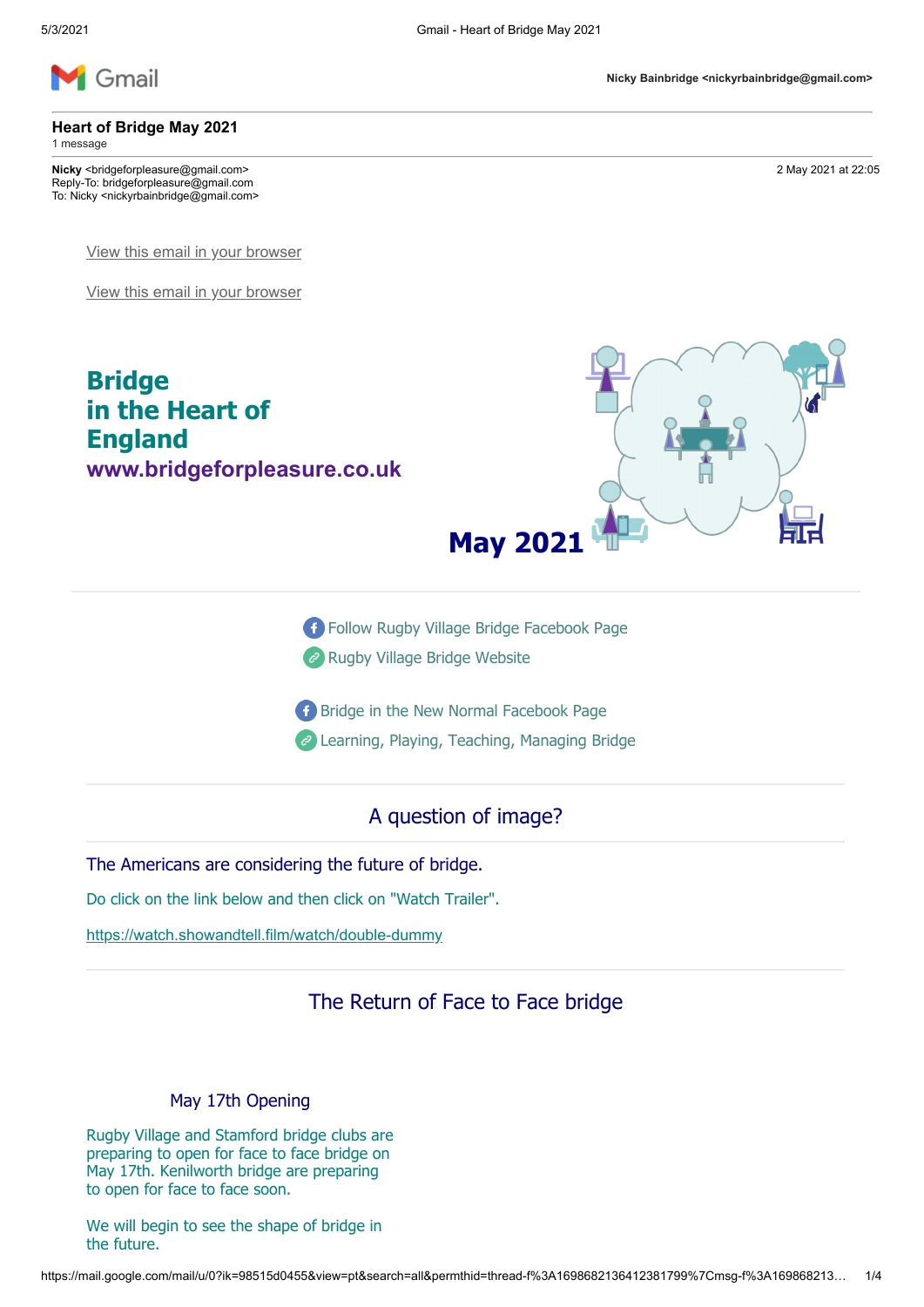5/3/2021 Gmail - Heart of Bridge May 2021



Bridge Holiday Companies are taking bookings

Bridge Overseas are offering UK based bridge breaks from as early as May.

Bernard Magee is offering UK bridge breaks from October.

Holiday companies are able to offer face to face bridge, so it won't be long for the rest of us.....

# Check out your club

In the meantime we are lucky to have an online version of our game to keep our skills going.

Check out your local club. They may be offering online competitions, or practice, or lessons. Here's a list of clubs offering online bridge. get in touch and encourage them!

|                      | Mon |   | Tue Wed | Thu | Fri | Sat | Sun |
|----------------------|-----|---|---------|-----|-----|-----|-----|
| <b>Bolton</b>        | 2   | 2 | 2       | 3   | 1   | 1   |     |
| County               | 1   |   | 1       | 1   | 1   |     |     |
| Coventry & N         |     |   | 1       | 1   |     |     |     |
| Warwickshire         |     |   |         |     |     |     |     |
| <b>Danetre</b>       |     |   | 1       |     |     |     |     |
| Kenilworth           | 1   |   | 1       | 2   |     |     |     |
| Kettering            | 1   |   |         |     |     |     |     |
| Northampton          | 1   |   | 1       |     |     |     |     |
| <b>Richmond</b>      | 6   | 6 | 7       | 6   | 5   | 3   | 2   |
| <b>Rugby</b>         |     | 1 | 1       |     | 1   |     |     |
| <b>Rugby Village</b> |     | 1 |         | 1   |     |     |     |
| <b>Stamford</b>      | 3   | 2 | 2       | 2   |     |     |     |
| Tunbridge            | 1   | 1 | 1       | 1   | 2   |     |     |
| <b>Wells</b>         |     |   |         |     |     |     |     |
| <b>West Midlands</b> |     |   |         |     |     |     |     |

## Check out online events from EBU Counties & Clubs

| Organiser       | Date        | Start Time<br>Platform |            | Open to $\frac{$ Roun Format |     |                  |       | Fee   |                     | Level/Prize                                 |
|-----------------|-------------|------------------------|------------|------------------------------|-----|------------------|-------|-------|---------------------|---------------------------------------------|
| Cheltenham      | 01 May 2021 | 11.00am                | <b>BBO</b> | All                          |     | 7x6 Danish Pairs |       |       |                     | £12.00 per player Green Pointed             |
| Cheltenham      | 02 May 2021 | 11.00am Realbridge     |            | All                          | 7x6 |                  |       |       |                     | Swiss Teams £12.00 per player Green Pointed |
| <b>Richmond</b> | 09 May 2021 | 12.30pm Realbridge     |            | All                          | 6x6 | <b>Swiss</b>     | Pairs |       | $£10.00$ per player | <b>Blue Pointed</b>                         |
| <b>Dorset</b>   | 16 May 2021 | 12.30am Realbridge     |            | All                          | 6x6 | <b>Swiss</b>     | Pairs | £5.00 | per player          | <b>Blue Pointed</b>                         |

https://mail.google.com/mail/u/0?ik=98515d0455&view=pt&search=all&permthid=thread-f%3A1698682136412381799%7Cmsg-f%3A169868213… 2/4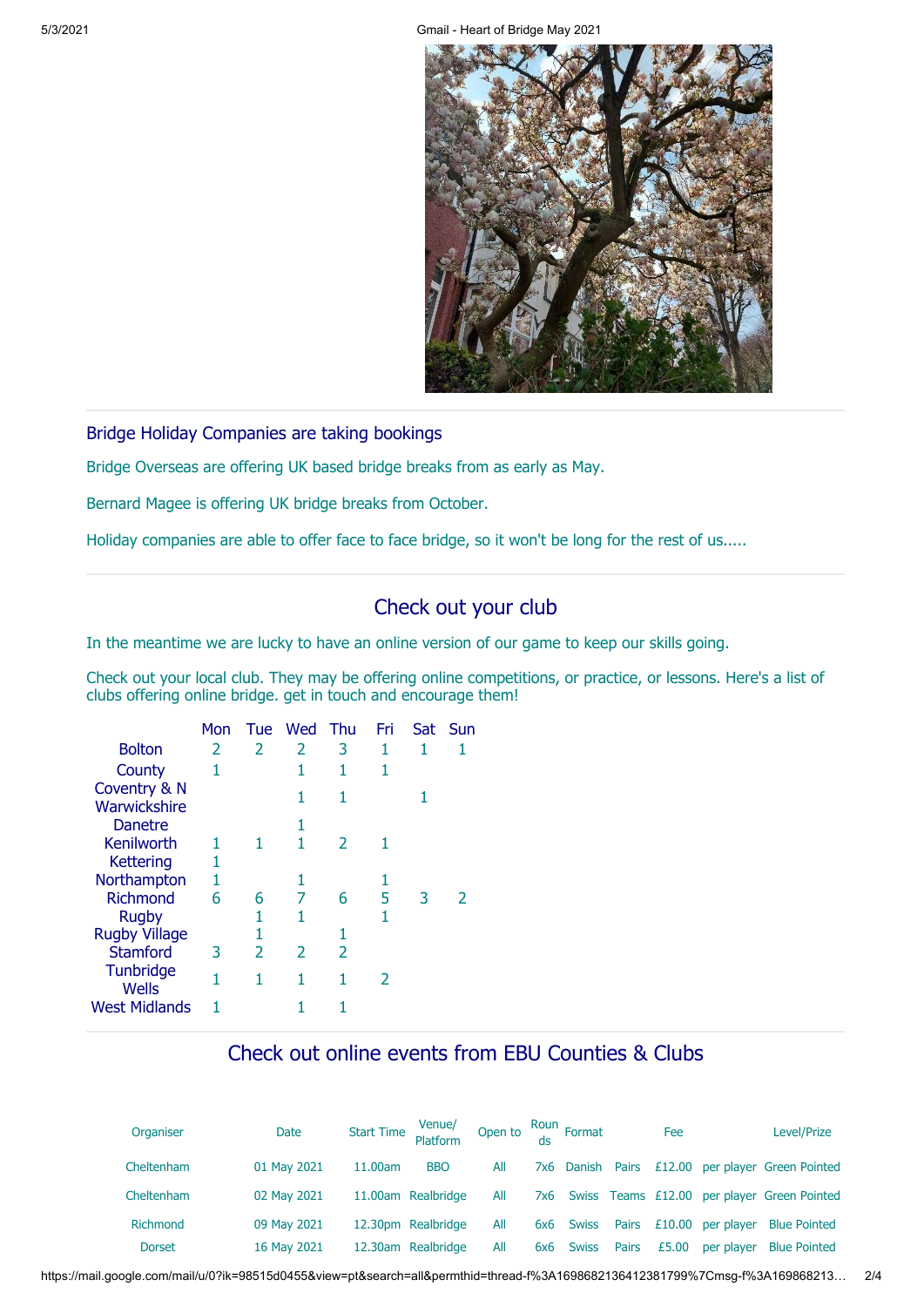#### 5/3/2021 Gmail - Heart of Bridge May 2021

| Northamptonshire         | 22 May 2021       |         | 13.00pm Realbridge | All                          | 7x7   | <b>Swiss</b> | <b>Pairs</b> | £12.00             |            | per player Green Pointed |
|--------------------------|-------------------|---------|--------------------|------------------------------|-------|--------------|--------------|--------------------|------------|--------------------------|
| Avon                     | 22 May 2021       |         | 11.00am Realbridge | All                          | 7x7   | <b>Swiss</b> |              | Teams £12.50       |            | per player Green Pointed |
| <b>East Anglia</b>       | 22 May 2021       |         | 11.00am Realbridge | All                          | 7x7   | <b>Swiss</b> | Pairs        | £12.00             |            | per player Green Pointed |
| Avon                     | 23 May 2021       |         | 11.00am Realbridge | All                          | 7x7   | <b>Swiss</b> | Pairs        | £12.50             |            | per player Green Pointed |
| Merseyside & Cheshire    | 23 May 2021       |         | 11.00am Realbridge | All                          | ~0.45 |              | Pairs        | £12.00             |            | per player Green Pointed |
| <b>East Anglia</b>       | 23 May 2021       |         | 11.00am Realbridge | All                          | 7x7   | <b>Swiss</b> |              | Teams $£12.00$     |            | per player Green Pointed |
| Lancashire               | 30 May 2021       | 11.00am | <b>BBO</b>         | <b>EBU</b><br><b>Members</b> | ~0.40 | <b>Swiss</b> | Pairs        | £8.00              | per player | <b>Blue Pointed</b>      |
| Oxfordshire              | 12 June 2021      |         | 12.00pm Realbridge | All                          | 7x7   | <b>Swiss</b> | Pairs        | £12.00             |            | per player Green Pointed |
| Oxfordshire              | 13 June 2021      |         | 12.00pm Realbridge | All                          | 7x7   | <b>Swiss</b> |              | Teams $£12.00$     |            | per player Green Pointed |
| <b>Berks &amp; Bucks</b> | 26 June 2021      |         | 11.00am Realbridge | All                          | 7x7   |              |              | Swiss Teams £12.00 |            | per player Green Pointed |
| <b>Berks &amp; Bucks</b> | 27 June 2021      |         | 11.00am Realbridge | All                          | 7x7   | <b>Swiss</b> | Pairs        | £12.00             |            | per player Green Pointed |
| <b>Hertfordshire</b>     | 31 July 2021      |         | 12.00pm Realbridge | All                          | 7x7   | <b>Swiss</b> | <b>Pairs</b> | £12.00             |            | per player Green Pointed |
| Hertfordshire            | 01 August 2021    |         | 12.00pm Realbridge | All                          | 7x7   | <b>Swiss</b> |              | Teams £12.00       |            | per player Green Pointed |
| Cumbria/Westmorland      | 25 September 2021 |         | 11.00am Realbridge | All                          | 7x7   | <b>Swiss</b> |              | Teams £12.00       |            | per player Green Pointed |
| Cumbria/Westmorland      | 26 September 2021 |         | 11.00am Realbridge | All                          | 7x7   | <b>Swiss</b> | Pairs        | £12.00             |            | per player Green Pointed |

# Online Learning Opportunities

#### Time to Learn Bridge FREE

Bridge 1 Mondays and Thursdays ONLINE at 19.30pm for Five Weeks from May 24th

Rugby Village Bridge Club Bridge 1 Getting Started is our course for complete beginners.

[Click to learn the wonderful game...](mailto:rugbyvillagebridge@gmail.com?subject=Online%20Bridge%201%20Getting%20Started&body=Please%20register%20me%20for%20the%20course.)

Over the last few months there's been a huge increase in the offering of online bridge lessons, including for beginners.

For example, check out County Bridge Club (Leicester) at:

[http://www.bridgewebs.com/cbct](https://rugbyvillagebridge.us16.list-manage.com/track/click?u=5ca90c1560213b9616359b892&id=ef731e9ca9&e=7736085cbd)

### More News...

Do you run bridge? or teach bridge? There's a newsletter about doing these in the new normal as we reopen after the pandemic. To subscribe click below.

[Subscribe to New Normal News](mailto:bridgeforpleasure@gmail.com?subject=Please%20send%20me%20the%20New%20Normal%20Newsletter&body=Please%20use%20the%20email%20address%20above.)

Is there a topic we can look into?

[Click to ask us a question ....](mailto:bridgeforpleasure@gmail.com?subject=I%20have%20a%20question...)

## Get Listed Here

Do you run bridge? or teach bridge? Spread the word. Get listed here for free.